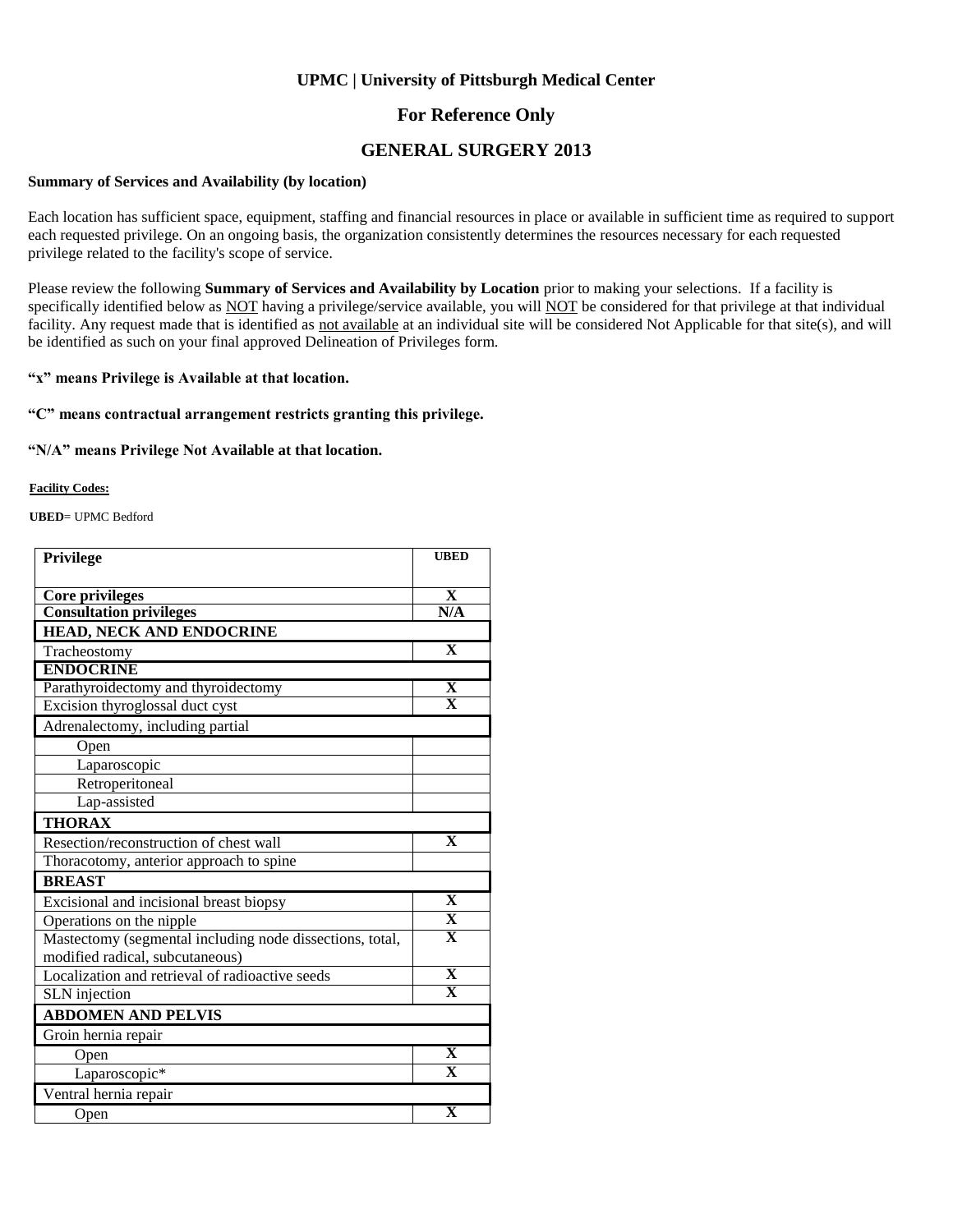## **For Reference Only**

### **GENERAL SURGERY 2013**

Page 2 of 5

| Privilege                                                                         | <b>UBED</b>                  |
|-----------------------------------------------------------------------------------|------------------------------|
| Laparoscopic*                                                                     | $\overline{\mathbf{X}}$      |
| Umbilical hernia repair                                                           |                              |
| Open                                                                              | X                            |
| Laparoscopic*                                                                     | X                            |
| Peritoneal/retroperitoneal dissection (e.g. for exposure of                       | x                            |
| the spine or lymphadenectomy)                                                     |                              |
| Exploratory laparotomy/laparoscopy                                                | X                            |
| Diaphragmatic Herniorrhaphy                                                       | $\overline{\mathbf{X}}$      |
| <b>ALIMENTARY TRACT</b>                                                           |                              |
| Esophagectomy                                                                     |                              |
| Nissen fundoplication                                                             |                              |
| Open                                                                              |                              |
| Laparoscopic                                                                      |                              |
| Gastrectomy, gastroenterostomy, gastrostomy                                       |                              |
| Open                                                                              | $\mathbf X$                  |
| Laparoscopic*                                                                     | $\overline{\mathbf{X}}$      |
| Vagotomy except highly selective                                                  | x                            |
| Highly selective vagotomy                                                         |                              |
| Open                                                                              | X                            |
| Laparoscopic*                                                                     | $\overline{\mathbf{X}}$      |
| Cholecystectomy (all techniques), cholecystostomy,                                | $\overline{\mathbf{X}}$      |
| common bile duct exploration                                                      |                              |
| Appendectomy                                                                      |                              |
| Open                                                                              |                              |
| Laparoscopic                                                                      | X                            |
| Incision, excision, resection of intestine, including<br>placement of enterostomy |                              |
| Hemorrhoidectomy, Stapled hemorrhoidectomy,                                       | X                            |
| sphincterotomy, fistulotomy and other techniques                                  |                              |
| Transanal excision/fulguration of anorectal                                       | $\overline{\textbf{X}}$      |
| mass                                                                              |                              |
| Repair enterocele/rectocele*                                                      | $\overline{\mathbf{X}}$      |
| Reconstructive perineal procedures (sphincteroplasty, repair                      | $\overline{\textbf{X}}$      |
| vesico-vaginal-enteric fistula)*                                                  |                              |
| Colectomy (all)/colostomy                                                         |                              |
| Open                                                                              | X<br>X                       |
| Laparoscopic*                                                                     |                              |
| Transanal                                                                         |                              |
| <b>TEMIS</b><br><b>TEMS</b>                                                       | X<br>X                       |
|                                                                                   |                              |
| Splenectomy                                                                       | $\overline{\mathbf{X}}$      |
| Open                                                                              | $\mathbf X$                  |
| Laparoscopic*                                                                     |                              |
| Abdominoperineal resection                                                        |                              |
| Open                                                                              | X<br>$\overline{\mathbf{X}}$ |
| Laparoscopically assisted*                                                        | X                            |
| Restorative proctocolectomy*<br>Liver resections*                                 |                              |
|                                                                                   |                              |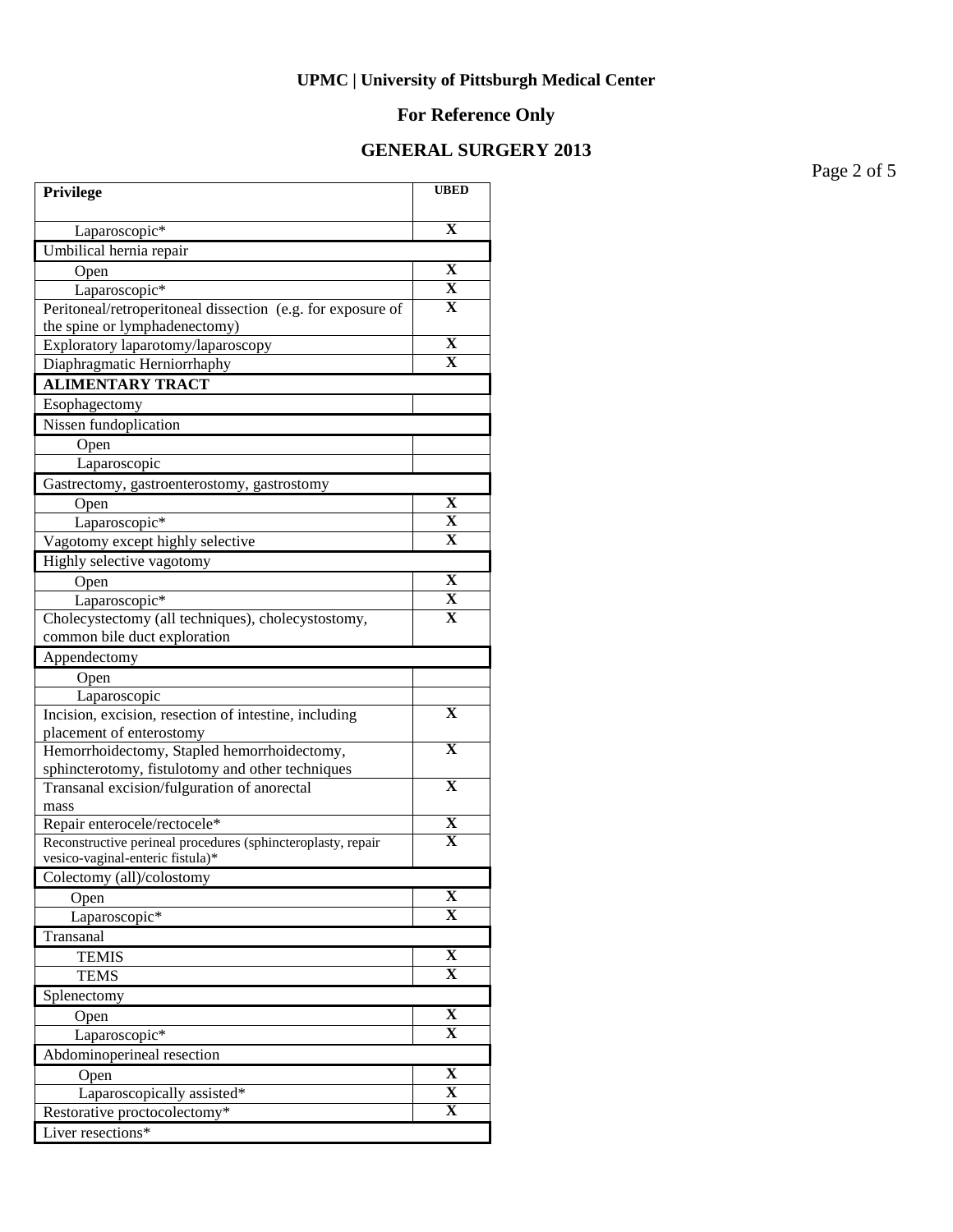## **For Reference Only**

### **GENERAL SURGERY 2013**

Page 3 of 5

| Privilege                                                            | <b>UBED</b>                  |
|----------------------------------------------------------------------|------------------------------|
|                                                                      |                              |
| Open                                                                 | $\mathbf X$                  |
| Laparoscopic                                                         | $\overline{\textbf{X}}$      |
| Pancreas resections/debridement                                      |                              |
| Open                                                                 | $\mathbf X$                  |
| Laparoscopic                                                         | $\overline{\textbf{X}}$      |
| Pancreatectomy                                                       | $\overline{\mathbf{X}}$      |
| <b>GENITOURINARY TRACT</b><br>(In conjunction with other procedures) |                              |
| Insertion cystostomy tube                                            | X                            |
| Partial cystectomy, bladder repair                                   | $\mathbf X$                  |
| Nephrectomy                                                          | $\mathbf X$                  |
| Hysterectomy                                                         | $\mathbf X$                  |
| Salpingooophorectomy                                                 | $\mathbf X$                  |
| <b>SKIN/SOFT TISSUE/BONE</b>                                         |                              |
| Regional lymph node dissections,                                     |                              |
| partial/complete including sentinel node techniques                  |                              |
| Cervical                                                             | $\mathbf X$                  |
| Axillary                                                             | $\overline{\textbf{X}}$      |
| Mediastinal                                                          | $\overline{\mathbf{X}}$      |
| Periaortic                                                           | $\overline{\mathbf{X}}$      |
| Pelvic                                                               | $\overline{\mathbf{X}}$      |
| Sentinel Node Biopsy                                                 | $\overline{\mathbf{X}}$      |
| Skin grafting, partial and full thickness                            | $\overline{\mathbf{X}}$      |
| Fasciotomy                                                           | $\overline{\mathbf{X}}$      |
| Amputations                                                          | $\overline{\mathbf{X}}$      |
| Biopsy peripheral nerve                                              | X                            |
| <b>TRAUMA</b>                                                        |                              |
| Pericardial window/pericardiocentesis                                | $\mathbf X$                  |
| Lung lobectomy                                                       | X                            |
| Pneumonectomy                                                        | X                            |
| Procedures on Esophagus                                              | $\overline{\textbf{X}}$      |
| Teletrauma                                                           | $\mathbf X$                  |
| <b>ENDOSCOPY</b>                                                     |                              |
| Esophagogastroduodenoscopy/biopsy                                    | X                            |
| Esophageal stent placement                                           | $\overline{\mathbf{X}}$<br>X |
| Percutaneous endoscopic gastrostomy                                  | X                            |
| Laryngoscopy                                                         | $\overline{\mathbf{X}}$      |
| Bronchoscopy/biopsy                                                  | X                            |
| Anoscopy/Proctoscopy<br>Sigmoidoscopy/Colonoscopy/Biopsy/            | X                            |
| Polypectomy/Stents                                                   |                              |
| <b>BURN SURGERY</b>                                                  | $\overline{\mathbf{X}}$      |
| <b>INTRAOPERATIVE ULTRASOUND</b>                                     | X                            |
| <b>ULTRASOUND</b>                                                    |                              |
| Focused Abdominal Sonogram for Trauma                                | $\mathbf X$                  |
| (FAST)                                                               |                              |
| <b>VIDEOMAPPING</b>                                                  |                              |
| Videoassisted parathyroidectomy/thyroidectomy                        | X                            |
| Videoassisted neuroendocrine tumor resection                         | $\overline{\mathbf{X}}$      |
|                                                                      |                              |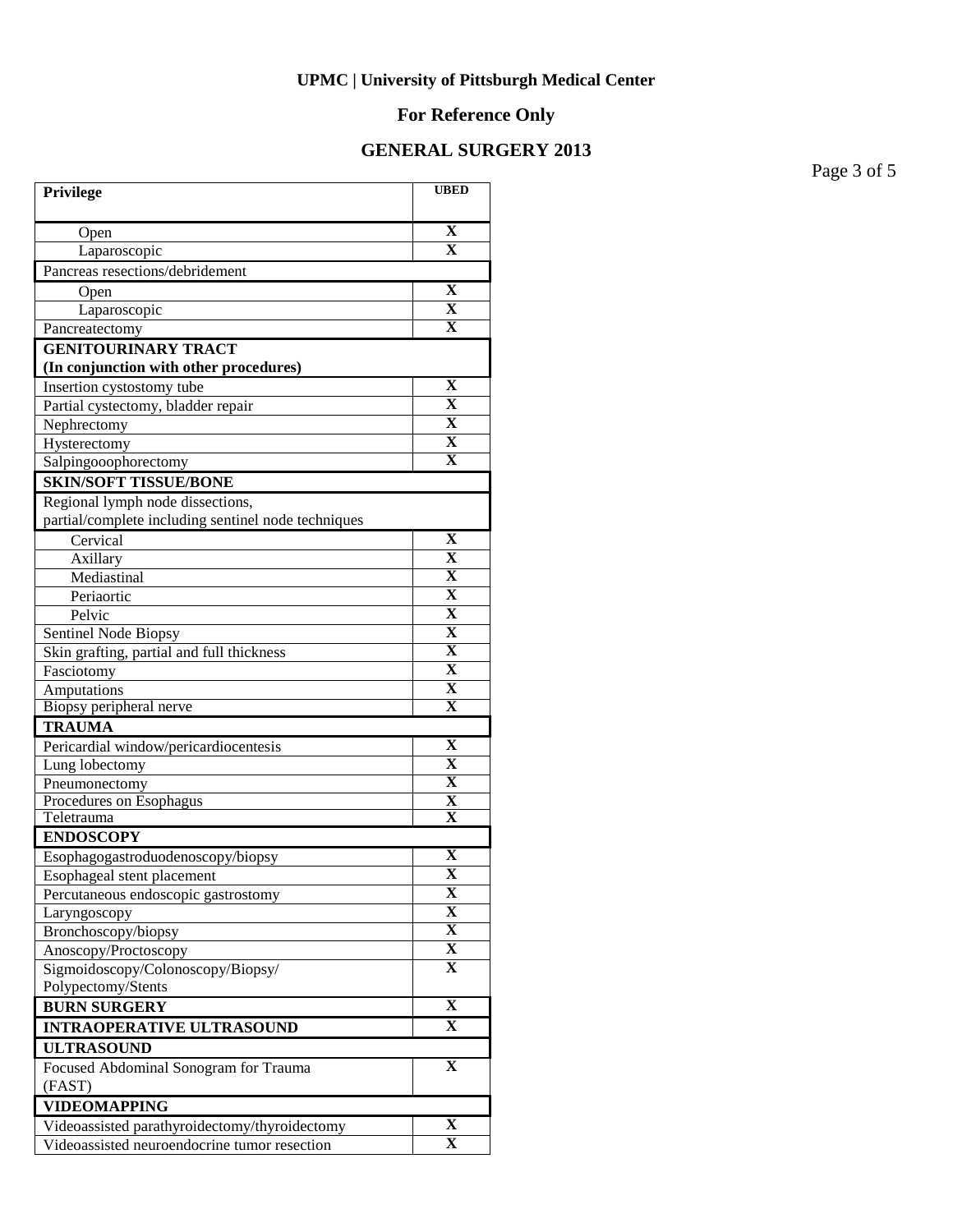## **For Reference Only**

### **GENERAL SURGERY 2013**

Page 4 of 5

| Privilege                                                                                                           | <b>UBED</b>                            |
|---------------------------------------------------------------------------------------------------------------------|----------------------------------------|
| Intraoperative Nuclear Mapping (Gamma Probe)                                                                        | $\mathbf x$                            |
| <b>TELEMEDICINE</b>                                                                                                 |                                        |
| <b>ROBOTICS (Certificate Required)</b>                                                                              | X                                      |
| <b>FLUOROSCOPY</b> (Certificate Required)                                                                           | $\mathbf{x}$                           |
| <b>LASER</b>                                                                                                        |                                        |
| Nd:YAG                                                                                                              | $\mathbf X$                            |
| CO <sub>2</sub>                                                                                                     | $\mathbf X$                            |
| KTP:YAG                                                                                                             | $\mathbf X$                            |
| Argon                                                                                                               | $\overline{\mathbf{X}}$                |
| Excimer-308 nm                                                                                                      | $\overline{\mathbf{X}}$                |
| Diode-532 nm                                                                                                        | $\overline{\mathbf{X}}$                |
| Diode-630 nm                                                                                                        | $\overline{\mathbf{X}}$                |
| Diode-810 nm                                                                                                        | $\overline{\mathbf{X}}$                |
| Diode (Indigo) - 832 nm                                                                                             | $\mathbf X$                            |
| Ho:YAG                                                                                                              | $\overline{\mathbf{X}}$                |
| <b>ANESTHESIA</b>                                                                                                   |                                        |
| <b>Moderate Sedation</b>                                                                                            | $\mathbf X$                            |
| <b>CRITICAL CARE</b>                                                                                                |                                        |
| Medical supervision of intensive care unit patients,                                                                | $\mathbf X$                            |
| emergency transport, critical illness, and multi-system                                                             |                                        |
| organ failure                                                                                                       |                                        |
| Arterial catheter insertion                                                                                         | X                                      |
| Central venous and percutaneous dialysis catheter                                                                   | $\mathbf X$                            |
| insertion                                                                                                           |                                        |
| Pulmonary artery catheter insertion                                                                                 | $\mathbf X$                            |
| Pericardiocentesis                                                                                                  | $\overline{\mathbf{X}}$                |
| Interpretation and management of hemodynamic data                                                                   | $\overline{\mathbf{X}}$<br>$\mathbf x$ |
| Initiation and management of vasoactive and/or anti-                                                                |                                        |
| arrhythmic drug infusions<br>Debrillation/cardioversion                                                             | X                                      |
| Transthoracic echocardiography (limited)                                                                            | $\mathbf X$                            |
| Airway management of the non-intubated patient                                                                      | $\mathbf X$                            |
| Endotracheal intubation (oral, nasal)                                                                               | X                                      |
| Cricothyrotomy                                                                                                      | $\overline{\mathbf{X}}$                |
| Percutaneous tracheostomy                                                                                           | $\overline{\mathbf{X}}$                |
| Bronchoscopy                                                                                                        | x                                      |
| Thoracentesis                                                                                                       | X                                      |
| Thoracostomy tube insertion/management                                                                              | $\overline{\mathbf{X}}$                |
| Mechanical ventilation – initiation and management                                                                  | $\overline{\mathbf{X}}$                |
| Renal replacement therapy management                                                                                | $\overline{\mathbf{X}}$                |
| Nutritional management of the ICU patient                                                                           | $\overline{\mathbf{X}}$                |
| Lumbar puncture                                                                                                     | $\overline{\mathbf{X}}$                |
| Intercostal nerve block                                                                                             | $\overline{\mathbf{X}}$                |
| Cardiopulmonary resuscitation                                                                                       | $\overline{\mathbf{X}}$                |
| Abdominal paracentesis                                                                                              | $\overline{\mathbf{X}}$                |
| Diagnostic ultrasonography                                                                                          | $\overline{\mathbf{X}}$                |
| Fluoroscopy                                                                                                         | X                                      |
| Administration of intermittent and continuous sedation,<br>analgesia, and intravenous anesthetics for management of | X                                      |